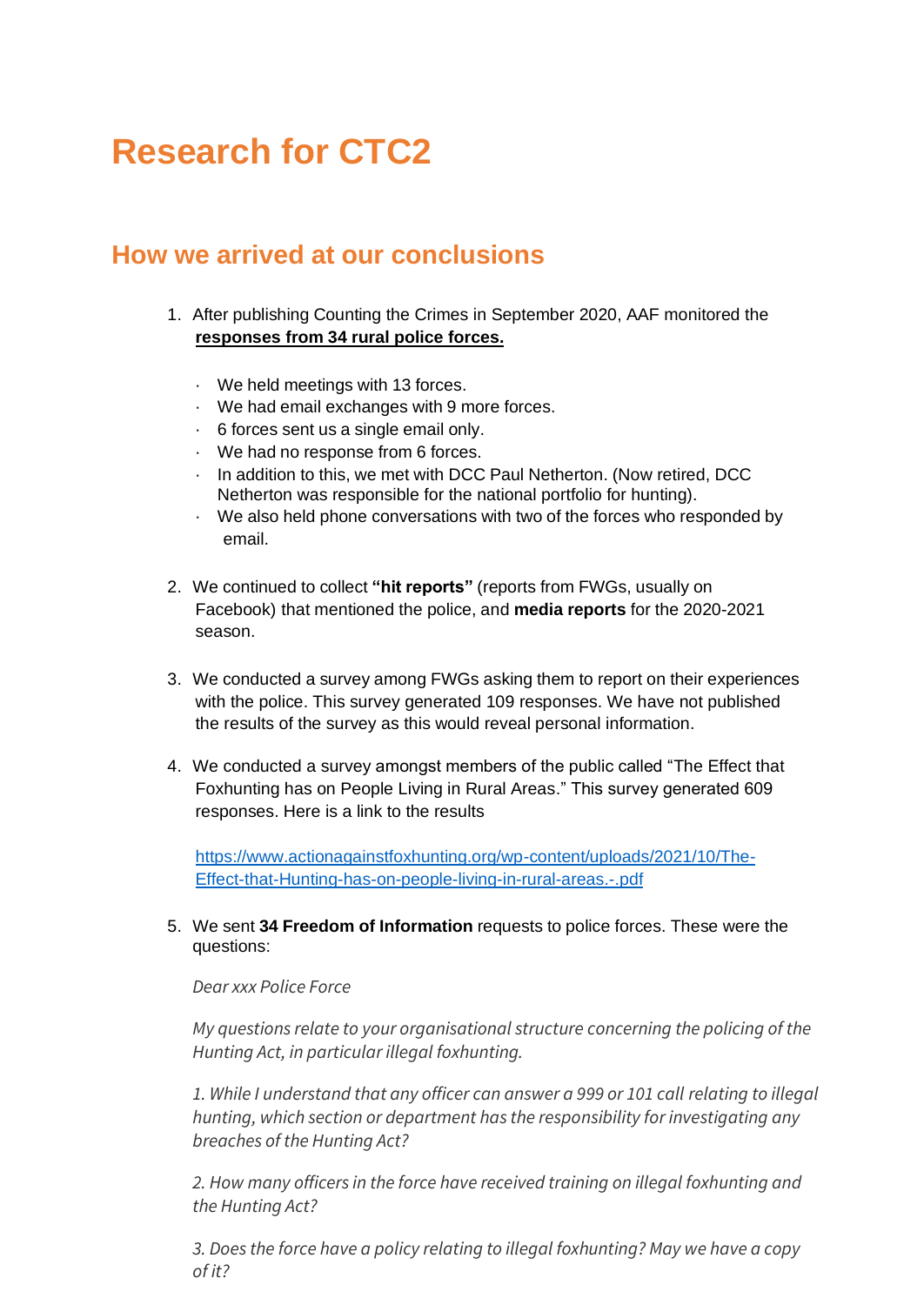*4. Does the force have any Wildlife Crime Officers and if so, how many active Wildlife Crime officers are there and where are they based?*

*5. Does the force have an "Aide Memoire", any other document, or access to an app, for officers to use when involved in a call for illegal foxhunting? If so, may we see a copy of it?*

*6. How many police officers are there in total in the force?*

*Yours faithfully,*

*Pip Donovan*

All the replies can be found here: [https://www.whatdotheyknow.com/user/pip\\_donovan/requests](https://www.whatdotheyknow.com/user/pip_donovan/requests)

- 6. We synthesised the research and responses from the police to write CTC2.
- 7. We included links and references to our research at relevant points. However, including all of it would overwhelm the report.
- 8. To rate the forces and write the **reports on individual police forces,** we used these sources of information:
	- · Emails from the forces, responding to Counting the Crimes
	- · Written records of our meetings with the forces (agreed with the police)
	- · Police force websites
	- · Hit reports on Social Media from FWG groups, where police are mentioned
	- · Media reports concerning hunting and the police
	- · Discussions between AAF and FWG groups (to find out what FWGs thought of their local police)
	- · The AAF survey for FWGs
	- · Discussions with members of the public who reported hunting incidents on Social Media (AAF contacted them privately).
	- · Replies to the FOIs.
	- · Exchanges between AAF and individual police forces following a high-profile incident.
- 9. When rating individual police forces, we considered all of the following questions for each force:
	- · *How did the force respond to Counting the Crimes?*
	- · *For email response - was the response detailed?*
	- · *How do you rate the email response? (marked out of 5 stars)*
	- · *Why have you given this rating?*
	- · *Were there follow up emails and did the force reply?*
	- · *For the forces who did not respond, how do you rate the response? (marked out of 5 stars)*
	- · *For the forces who met with us, how do you rate this response? (marked out of 5 stars)*
	- · *Why have you given this response?*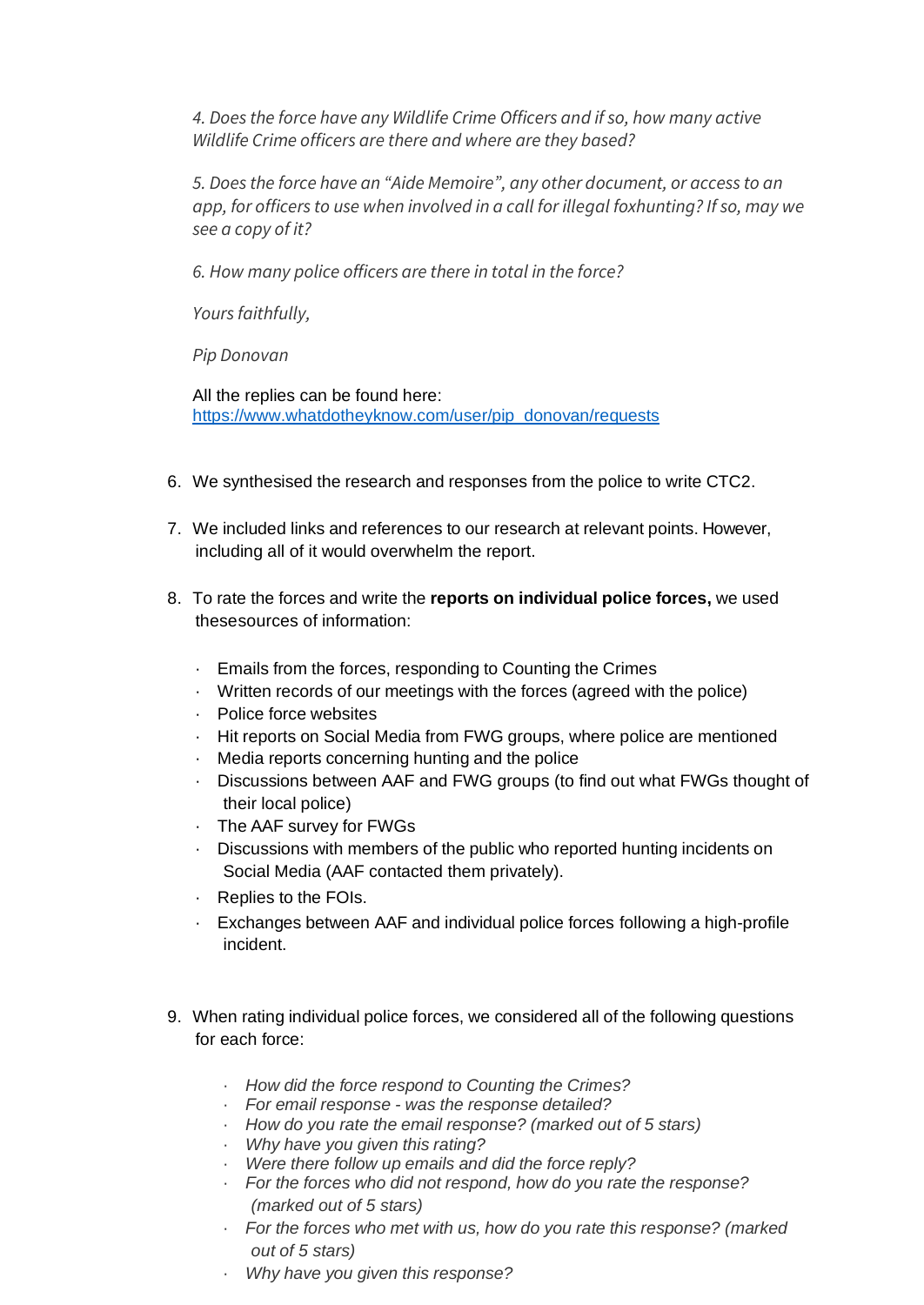- · *For the forces who met with us, how open were they? (marked out of 5 stars)*
- · *For the forces who met with us, how useful was the meeting? (marked out of 5 stars)*
- · *Why have you given this response?*
- · *For all forces: how willing was THIS force to take on board what we said? (marked out of 5 stars)*
- · *Why have you given this response?*
- · *FOR ALL FORCES - Has THIS force taken any actual steps to improve their relationship with FWGs?*
- · *What steps have they taken?*
- · *Does this force have an aide memoire or any guide to policing illegal hunting?*
- · *What do you think of the guide/aide memoire? (marked out of 5 stars)*
- · *Why have you given this response?*
- · *How well trained are the police in this force? (marked out of 5 stars)*
- · *Why have you given this response?*
- · *FOR ALL FORCES - how do you rate THIS force's behaviour in the field with regard to illegal foxhunting and incidents involving FWGs?*
	- *Ø Always appear biased*
	- *Ø Usually appear biased*
	- *Ø Sometimes appear biased*
	- *Ø Rarely appear biased*
	- *Ø Never appear biased*
- · *Why have you given this response?*
- · *Looking at the response to our FOI\* asking about police systems and organisation with regard to foxhunting, how do you rate their ability to take action on illegal foxhunting? (marked out of 5 stars)*
- · *Why have you given this rating?*
- · *Do you think the force focuses too heavily on public order as opposed to dealing with illegal foxhunting?*
- · *Why have you given this response?*
- · *Overall, how do you rate this force? (marked out of 5 stars)*
- · *Any other comments?*
- · *In the opinion of AAF, how can this police force improve?*

#### **PART ONE OF CTC 2 contains these sections:**

### THE HUNTING ACT

- 1. What the police said about the Hunting Act
- 2. AAF's comments and recommendations

#### EVIDENCE, INFORMATION AND INTELLIGENCE

- 1. What the police said about evidence gathering for illegal fox hunting
- 2. Suggestions from the police about how to improve the quality of evidence
- 3. What the police said about information and intelligence